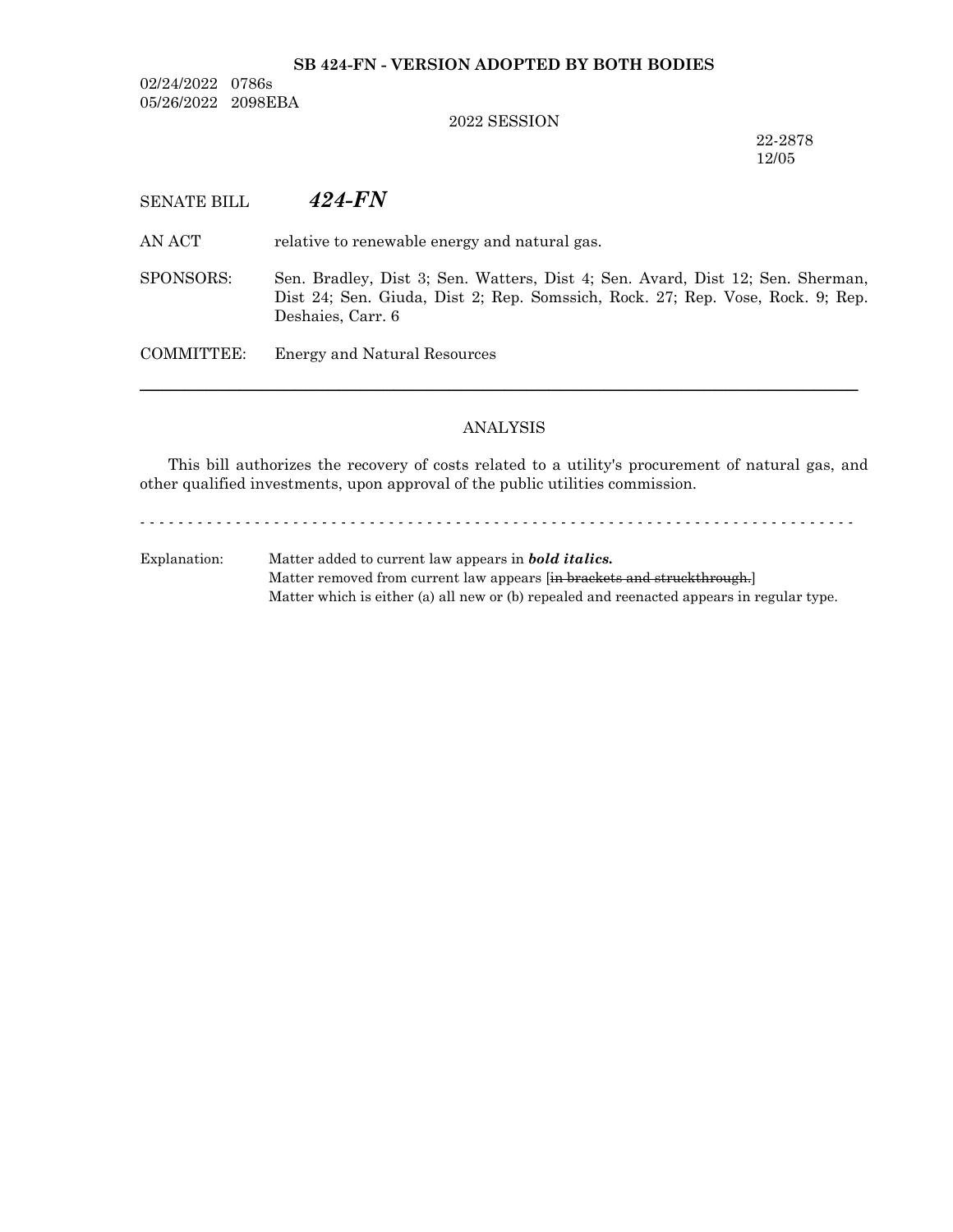## **SB 424-FN - VERSION ADOPTED BY BOTH BODIES**

02/24/2022 0786s 05/26/2022 2098EBA 22-2878

12/05

# STATE OF NEW HAMPSHIRE

## *In the Year of Our Lord Two Thousand Twenty Two*

|                  | AN ACT<br>relative to renewable energy and natural gas.                                                 |
|------------------|---------------------------------------------------------------------------------------------------------|
|                  | Be it Enacted by the Senate and House of Representatives in General Court convened:                     |
| $\mathbf{1}$     | 1 Legislative Findings and Purpose.                                                                     |
| $\boldsymbol{2}$ | I. The general court finds that:                                                                        |
| 3                | Renewable natural gas can provide benefits to gas utility customers and to the<br>(a)                   |
| 4                | public, by offsetting or reducing naturally-occurring emissions and waste streams, including            |
| 5                | offsetting conventional natural gas use.                                                                |
| $\boldsymbol{6}$ | (b) The development of renewable natural gas resources is consistent with and supports                  |
| 7                | the objectives of the New Hampshire energy policy as stated in RSA 378:37.                              |
| $8\,$            | (c) The purpose of this act is to encourage the procurement of renewable natural gas and                |
| 9                | investment in renewable natural gas infrastructure by gas utilities, provided that the public utilities |
| 10               | commission finds utility proposals to be in the public interest.                                        |
| 11               | II. The general court therefore declares that:                                                          |
| 12               | (a) Gas utilities may procure renewable natural gas and invest in renewable natural gas                 |
| 13               | infrastructure.                                                                                         |
| 14               | Any regulation of the procurement of renewable natural gas and investments in<br>(b)                    |
| 15               | renewable natural gas infrastructure should be consistent with the purposes of this act.                |
| 16               | The commission may approve recovery of prudently incurred costs related to<br>$\left( \text{c} \right)$ |
| 17               | procuring renewable natural gas and recovery of and return on qualified investments in renewable        |
| 18               | natural gas infrastructure by a gas utility.                                                            |
| 19               | 2 New Chapter; Procurement of Renewable Natural Gas. Amend RSA by inserting after chapter               |
| 20               | 362-H the following new chapter:                                                                        |
| 21               | CHAPTER 362-I                                                                                           |
| $\bf{22}$        | PROCUREMENT OF RENEWABLE NATURAL GAS                                                                    |
| 23               | 362-I:1 Definitions. In this chapter:                                                                   |
| $\sqrt{24}$      | I. "Biogas" means a mixture of carbon dioxide and hydrocarbons, primarily methane gas,                  |
| $25\,$           | released from the biological decomposition of organic materials.                                        |
| 26               | II. "Biomass gasification" means a technology that uses a controlled process involving heat,            |
| $\sqrt{27}$      | steam, and oxygen to convert biomass fuels, as defined in RSA 362-F:2, II, to hydrogen and other        |
| $\bf 28$         | products, including methane, without combustion.                                                        |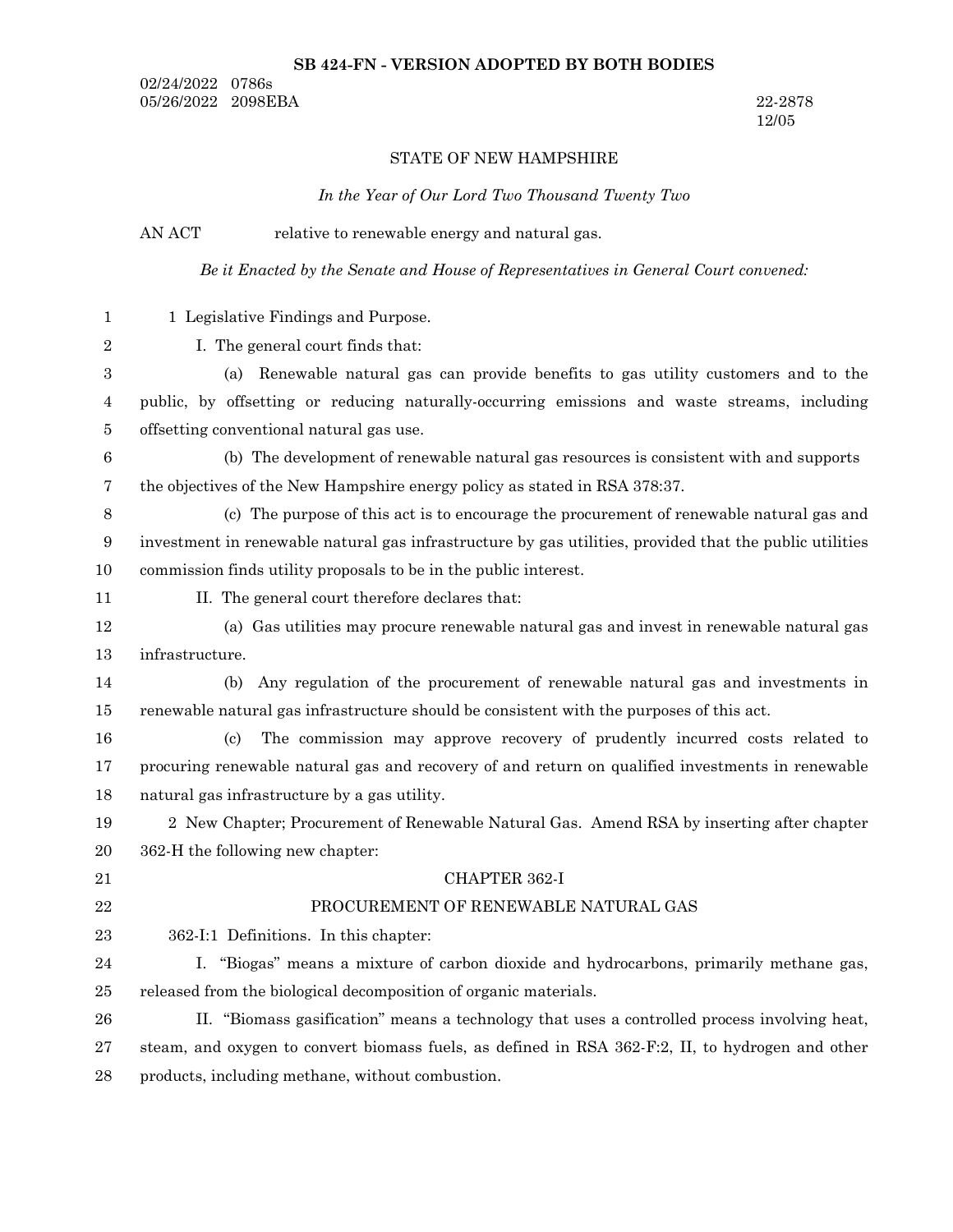**SB 424-FN - VERSION ADOPTED BY BOTH BODIES - Page 2 -**

III. "Carbon offsets" means carbon emissions or other greenhouse gas (GHG) emissions measured in metric tons that are avoided through the development of projects that reduce GHG emissions that would not have been developed otherwise. 1 2 3

IV. "Carbon oxides" means a class of organic compounds containing only carbon and oxygen, including carbon monoxide and carbon dioxide. 4 5

6

V. "Commission" means the New Hampshire public utilities commission.

VI. "Environmental attribute" means any credits, benefits, offsets or allowances, or words of similar import or regulatory effect, including allowances under all applicable trading, compliance, or budget programs, or any other federal, state, or regional emission, renewable energy, or energy conservation trading or budget program associated with renewable natural gas. 7 8 9 10

11

VII. "Gas utility" means a public utility providing gas service to customers under RSA 362:2.

VIII. "Incremental cost" means any value received by a gas utility upon the resale of renewable natural gas, including any environmental attributes associated with the renewable natural gas, and any savings achieved through avoidance of conventional gas purchases or development, such as avoided pipeline costs or carbon emission reduction costs, through avoidance of capacity costs or avoidance of any other costs to be realized from the procurement of renewable natural gas or qualified investment. 12 13 14 15 16 17

IX. "Qualified investment" means any capital investment in renewable natural gas infrastructure incurred by a gas utility for the purpose of providing gas service under this chapter. 18 19

X. "Renewable energy" means hydroelectric, geothermal, solar, wind, tidal, wave, biomass, and biogas energy. 20 21

XI. "Renewable natural gas" or "RNG" means any of the following products processed to meet pipeline quality standards or transportation fuel grade requirements, which may include environmental attributes derived from renewable natural gas or carbon offset products: 22 23 24

(a) Biogas that is upgraded to meet natural gas pipeline quality standards such that it may blend with, or substitute for, geologic natural gas; 25 26

27

(b) Fuel produced by biomass gasification processes;

28

(c) Hydrogen gas derived from clean energy; or

(d) Methane gas derived from any combination of biogas, hydrogen gas or carbon oxides derived from renewable energy, or waste carbon dioxide. 29 30

XII. "Renewable natural gas infrastructure" means equipment and facilities necessary to receive and inject renewable natural gas into the pipeline distribution system by a gas utility. 31 32

362-I:2 Procurement of Renewable Natural Gas and Investment in Renewable Natural Gas Infrastructure by Gas Utilities. 33 34

I. The commission may approve, upon the filing of a petition by a gas utility, recovery of costs related to prudent utility procurement of renewable natural gas and any qualified investment, 35 36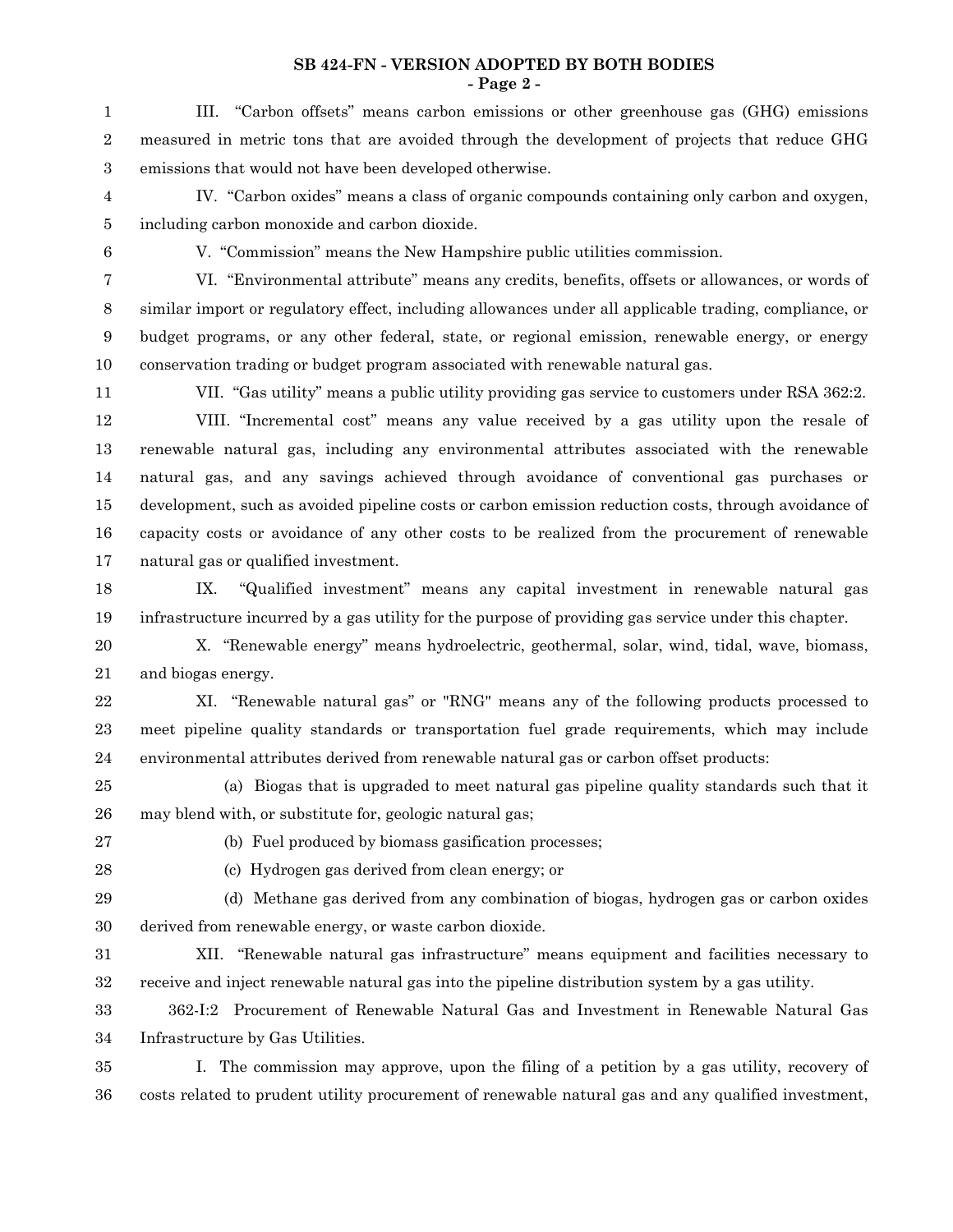#### **SB 424-FN - VERSION ADOPTED BY BOTH BODIES - Page 3 -**

including the use of an associated cost recovery mechanism, if the commission determines that it is in the public interest to do so after notice and hearing pursuant to RSA 541-A. 1 2

3 4

II. Determination of the public interest under paragraph I shall include consideration of, and each utility filing pursuant to this chapter shall include a detailed description of, the following:

(a) The monetary benefits of the proposal to the utility customers and the state, such as the value of any environmental attributes or carbon offsets, relative to the incremental cost to gas utility customers necessary to achieve those benefits. 5 6 7

(b) The extent to which the proposal advances the objectives of the energy policy of the state under RSA 378:37, the state's 10-year energy strategy, or other state policy, including enhancing consumer choice and improving gas system resiliency through diversification of supply options. 8 9 10 11

III. All utilities that elect to purchase renewable natural gas shall conduct a competitive bidding process through requests for proposals (RFPs) for renewable natural gas supply and shall consult with the department of energy on all issues related to RFPs. 12 13 14

IV. In any given year, renewable natural gas shall not exceed 5 percent of a gas utility's total gas volume delivered. Unless approved by the department of energy, renewable natural gas contracts shall not exceed 15 years. 15 16 17

V. The department of energy, in consultation with the utilities, shall study each utility's renewable natural gas contracts. Said study shall begin within 3 years of the effective date of this chapter. The study shall include, but not be limited to market terms, price, conditions, availability, service quality, economic benefits to participating and non-participating customers, and job creation as a result from the utility's use of renewable natural gas. The department of energy shall generate and deliver a report on their findings to the speaker of the house of representatives, the senate president, the house clerk, the senate clerk, and the public utilities commission. The cost of this study shall be funded by a special assessment upon the utility or utilities purchasing renewable natural gas and the commission shall approve the utilities' recovery of costs related to said study. 18 19 20 21 22 23 24 25 26

VI. Nothing in this chapter shall require a gas utility to initiate a proceeding with the commission pursuant to this chapter, and nothing in this chapter shall relieve the utility from demonstrating the prudence of contracts entered into prior to cost recovery from customers in permanent rates. 27 28 29 30

- 31
- 32

3 Rates and Charges; Low Cost Energy Planning. Amend RSA 378:39, II to read as follows:

- II. Renewable energy sources*, including renewable natural gas as defined in RSA 362-*
- *I*; 33

4 Effective Date. This act shall take effect upon its passage. 34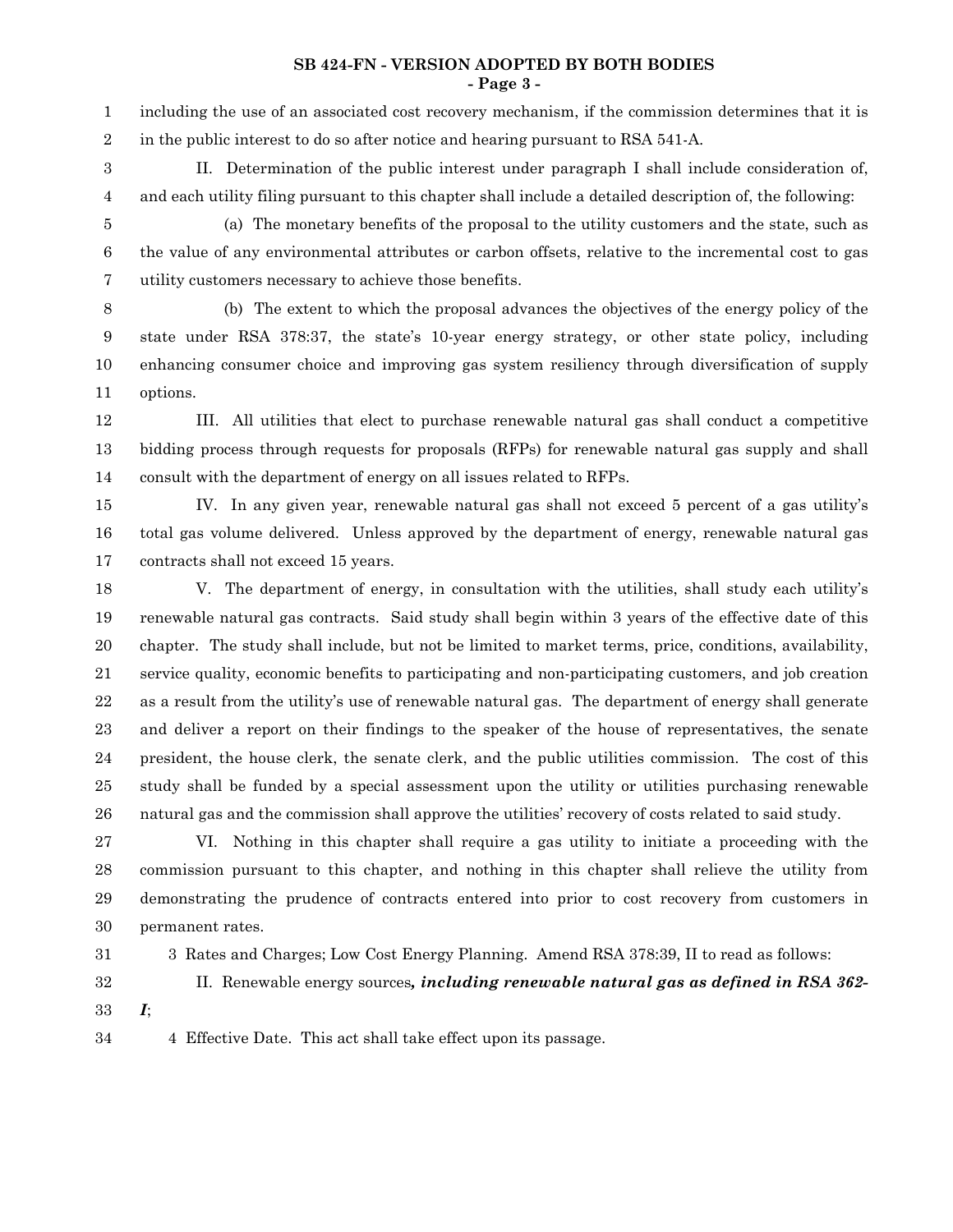LBA 22-2878 Amended 3/7/22

# **SB 424-FN- FISCAL NOTE**

AS AMENDED BY THE SENATE (AMENDMENT #2022-0786s)

AN ACT relative to renewable energy and natural gas.

**FISCAL IMPACT:** [X] State [X] County [X] Local [ ] None

|                        | <b>Estimated Increase / (Decrease)</b>                     |                |                |                |  |
|------------------------|------------------------------------------------------------|----------------|----------------|----------------|--|
| <b>STATE:</b>          | FY 2022                                                    | FY 2023        | FY 2024        | FY 2025        |  |
| Appropriation          | \$0                                                        | \$0            | \$0            | \$0            |  |
| Revenue                | \$0                                                        | Indeterminable | Indeterminable | Indeterminable |  |
| <b>Expenditures</b>    | \$0                                                        | Indeterminable | Indeterminable | Indeterminable |  |
| <b>Funding Source:</b> | [X] General                                                | Education      | $[X]$ Highway  | $[X]$ Other -  |  |
|                        | Various Government Funds, Special Assessment for the Study |                |                |                |  |

**COUNTY:**

| Kevenue             | ሱሶ<br>কচ | \$0            | \$0            | ሱ ፖ<br>∙D∪     |
|---------------------|----------|----------------|----------------|----------------|
| <b>Expenditures</b> | \$0      | Indeterminable | Indeterminable | Indeterminable |

**LOCAL:**

| Kevenue      | ሱ ሰ<br>ъU | \$0            | ـ ـ ـ ـ<br>æС  | ሱስ<br>ADU      |
|--------------|-----------|----------------|----------------|----------------|
| Expenditures | \$0       | Indeterminable | Indeterminable | Indeterminable |

#### **METHODOLOGY:**

This bill authorizes the recovery of costs related to a utility's procurement of natural gas, and other qualified investments, upon approval of the public utilities commission.

The Department of Energy indicates this bill requires the Department to consult with utilities on their requests for proposal (RFP) for renewable natural gas (RNG) and conduct a study of RNG. The Department states consulting with the utilities on their RFPs can be done within existing resources and accomplished by existing staff. The Department estimates the study will cost \$25,000 to complete due to the need for outside consultants and analysts. Based on the bill, this would be paid for through a special assessment on the natural gas utilities that elect to procure RNG. The cost of this study would be recoverable from the ratepayers of those utilities. If no utility elects to procure RNG, there would be no cost to ratepayers.

Aside from recovery of the cost of the study, there would be no impact on state, county or local revenue. To the extent the state, a county, or unit of local government is a customer of a utility that opts to procure RNG, the cost of that study will be spread over all gas customers of that